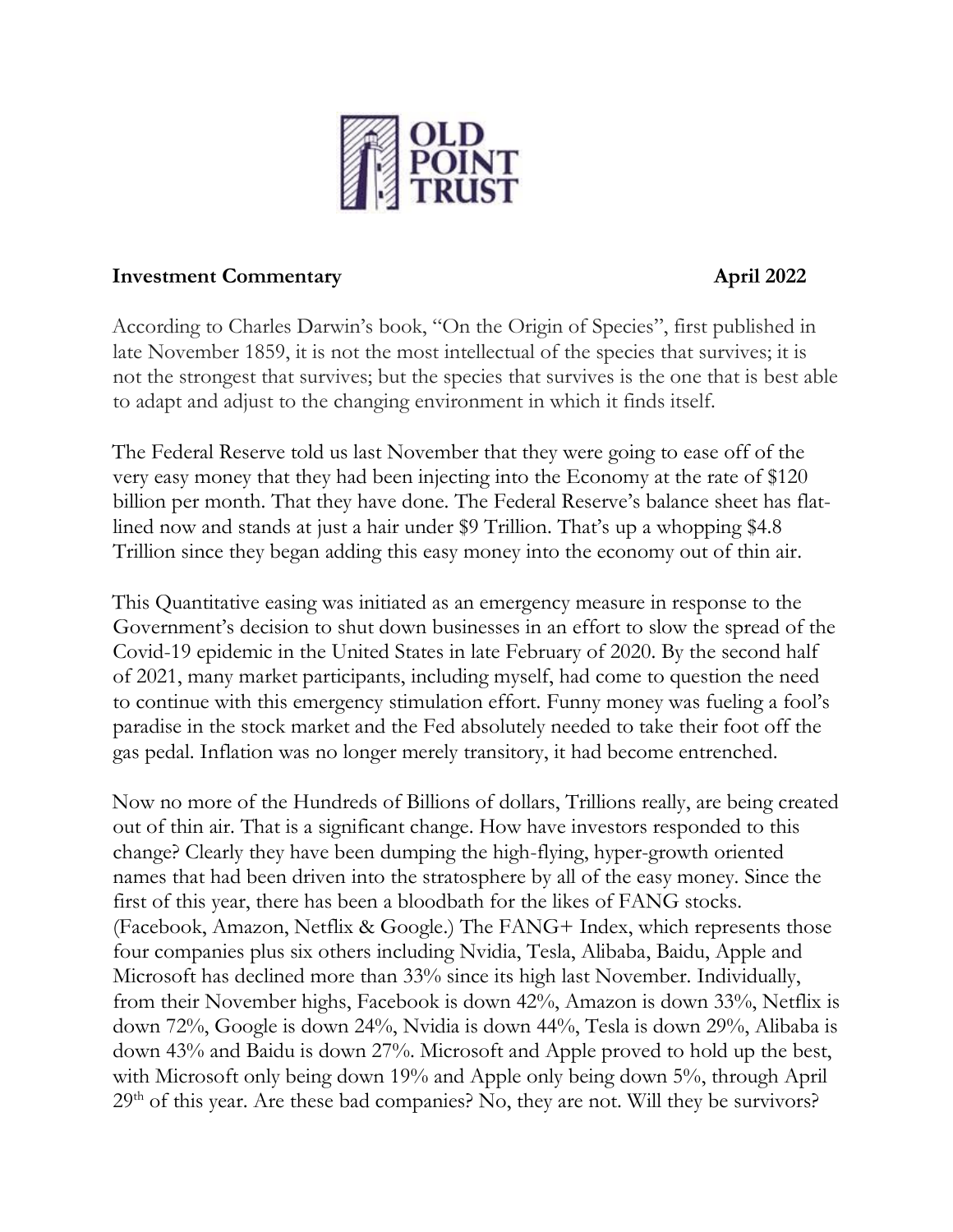Most likely so. These are all examples of Innovative companies that have changed and have survived*.*

Elsewhere in the stock market, other high-flying concept stocks that had been the darlings of the fast-money crowd have crashed and burned. Nowhere is this more evident than in shares of the ARK Innovation Fund, an active ETF that invests in companies that are believed to be driving disruptive innovation. Of course, who doesn't want to take a ride on the disruptive innovators, to ride the vanguard of the future? When easy money was abundant and flowing, why almost Everyone did!

Since their respective highs last November, Roku is down 71%, Coinbase is down 68%, Teledoc is down 78%, Twilio is down 64%, CRISPR is down 49%, Spotify is down 66%, Shopify is down 75%, DraftKings is down 72%, Robinhood is down 74%, ROBLOX is down 77%, and Invitae is down 81%. Do you remember some of these "hot stocks" from last fall? Will you remember them all in ten years? Probably not all of them. Surely some of these will not survive.

These are the top holdings of the ARK Innovation Fund and they have all been slaughtered since their highs last November. Now, with the easy money punchbowl having been removed from the stock market party by the Fed, much of the fast money is fleeing the Innovation space faster than it was piling into it last fall. In fact, the ARK Innovation Fund has declined 62% since November 1<sup>st</sup> of last year.

Invest a dollar, now you've got 38 cents. How's that for Innovative Disruption?

# **Old Point Trust Equity Composite Performance**

Following is the performance of the equities managed by Old Point Trust, as shown through a composite of 45 discretionary accounts representing \$110 million of investments.

|                                     | 1, 2022             | Last 6 months       | Last 12 months       |
|-------------------------------------|---------------------|---------------------|----------------------|
| Old Point Equities<br>S&P 500 Index | $0.0\%$<br>$-4.6\%$ | $10.7\%$<br>$5.9\%$ | $18.1\%$<br>$15.6\%$ |
| Difference                          | $+4.6%$             | $+4.8%$             | $+2.5%$              |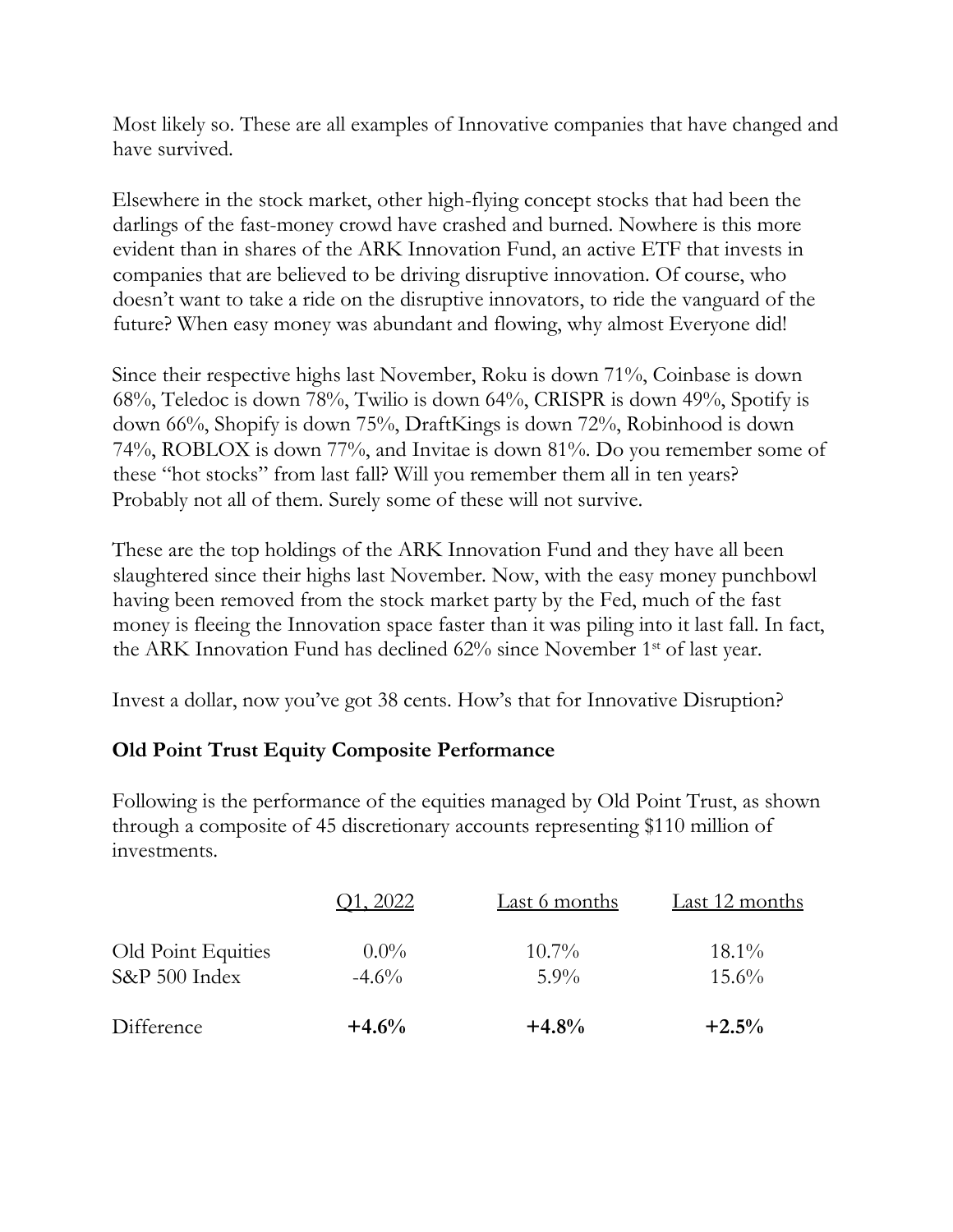I am happy to report that our Composite portfolio has produced this market-beating performance while carrying an equity beta of just 0.92. That means we are beating the index and we are doing it while only carrying 92% of the Index's risk.

I am not trying to brag here but rather make the point that a well-diversified portfolio of proven survivors from across all sectors of the economy, such as we build for you here at Old Point Trust, stands the best chance of survival when inevitable changes are thrust upon the economy.

### **Interest Rates**

The Federal Reserve also told us in late January of this year that they were going to begin the process of raising the Federal Funds rate. This they have done as well. The first  $1/4\%$  rate hike occurred at their meeting on March  $16<sup>th</sup>$ . It is now widely expected that they will be raising the rate by another  $1/2\%$  when they meet later this week on May 4<sup>th</sup>. Should you choose to believe the Fed Funds Futures market, another  $1/2\%$  hike will occur at the following meeting on June  $15<sup>th</sup>$ . And further, it is expected now that there will be another 50 bp hike at the meeting after that! All told, the Fed Funds Futures market now has an implied Fed Funds rate of 3.005% priced in by their first meeting of 2023, which will occur on February 1st.

## **Inflation**

Inflation is persistent and data show that it is hitting a new high not seen in decades. Consumer Prices and Producer Prices have rocketed higher and Employment Costs have increased by levels not seen in decades. What it costs to own or rent a primary residence is also starting to go through the roof.

While food and energy inflation may abate in the months ahead, the large inflation that we have seen in employment costs and in the cost of homeownership/rent are very sticky and are not likely to come down anytime soon.

#### **Consumer Price Index**

Consumer prices rose in March by the most since 1981, according to data released by the Bureau of Labor Statistics on April 20<sup>th</sup>. The Consumer Price Index, or CPI, for March rose 8.5% from a year earlier. This followed an 7.9% annual increase in February, according to data published by the Bureau of Labor Statistics on April 12<sup>th</sup>. (See:  $\frac{https://www.bls.gov/news. release/pdf/cpi.pdf}{https://www.bls.gov/news. release/pdf/cpi.pdf}$ ) Increases in the prices for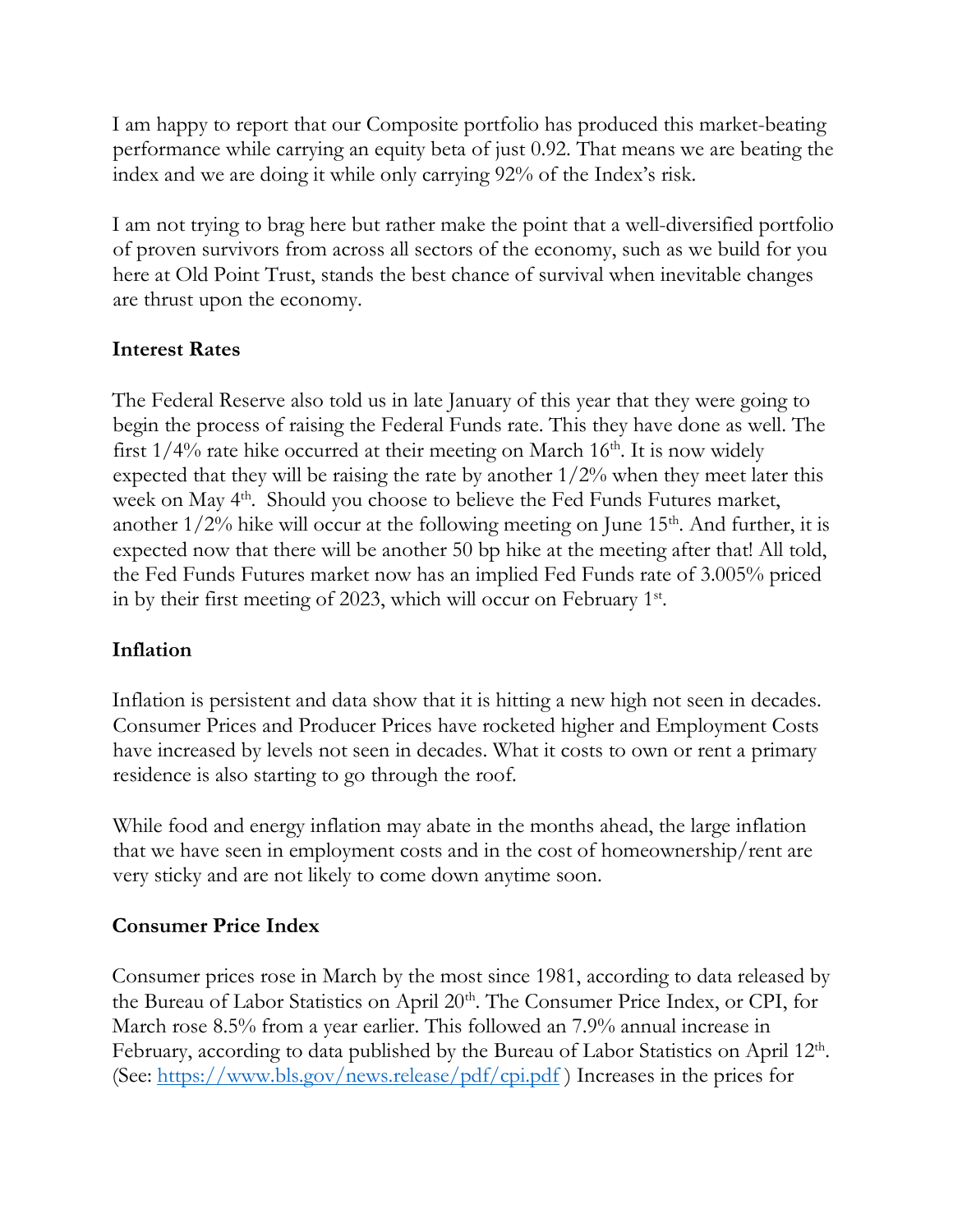gasoline, shelter and food were the largest contributors. The gasoline index rose 18.3% in March and accounted for over half of the monthly increase.



#### 12-month percentage change, Consumer Price Index, selected categories, March 2022, not seasonally adjusted Click on columns to drill down

**Producer Price Index**

The Producer Price Index for final demand rose 11.2% for the 12 months ended in March. The Producer Price Index (PPI) measures the average change over time in the selling prices received by domestic producers for their output. The prices included in the PPI are from the first commercial transaction for many products. For the year ended March 2022, prices for final demand goods increased 15.7%, prices for final demand services increased 8.7%, and prices for final demand construction increased 16.7%. All of these price increases were the largest since data were first calculated in November 2010. (See: [https://www.bls.gov/opub/ted/2022/producer](https://www.bls.gov/opub/ted/2022/producer-prices-for-final-demand-up-11-2-percent-for-the-year-ended-march-2022.htm)[prices-for-final-demand-up-11-2-percent-for-the-year-ended-march-2022.htm](https://www.bls.gov/opub/ted/2022/producer-prices-for-final-demand-up-11-2-percent-for-the-year-ended-march-2022.htm) )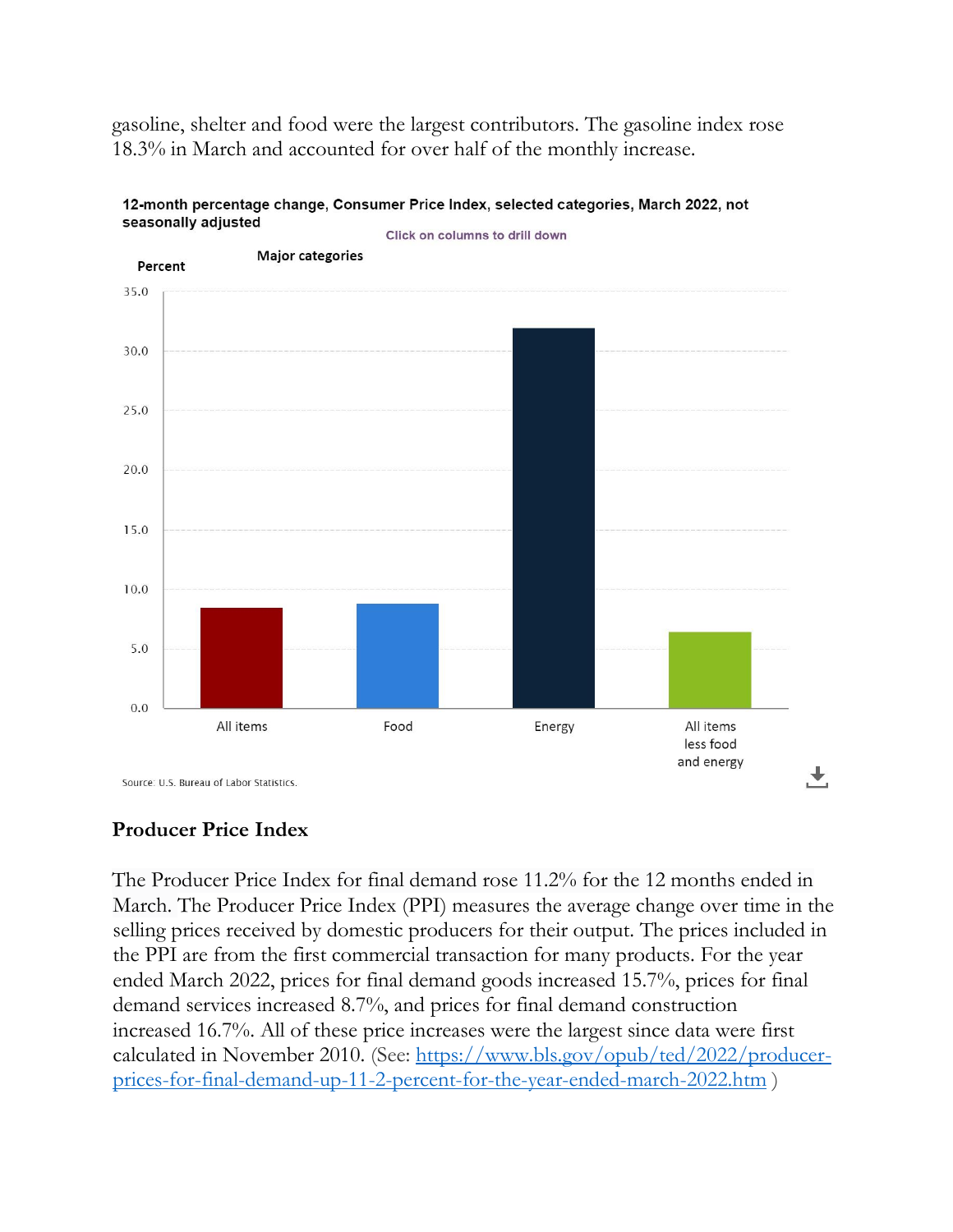



Click legend items to change data display. Hover over chart to view data. Shaded area represents a recession as determined by the National Bureau of Economic Research. Source: U.S. Bureau of Labor Statistics.

#### **Employment Cost Index**

Compensation costs for workers increased 1.4%, seasonally adjusted, for the first quarter ending in March 2022, the U.S. Bureau of Labor Statistics reported on April 29th. Wages and salaries increased 1.2% and benefit costs increased 1.8% from the prior quarter. Compensation costs for civilian workers increased 4.5% for the 12 month period ending in March 2022. Wages and salaries increased 4.7% for the 12 month period ending in March 2022. Benefit costs increased 4.1%. (See: <https://www.bls.gov/news.release/pdf/eci.pdf> )